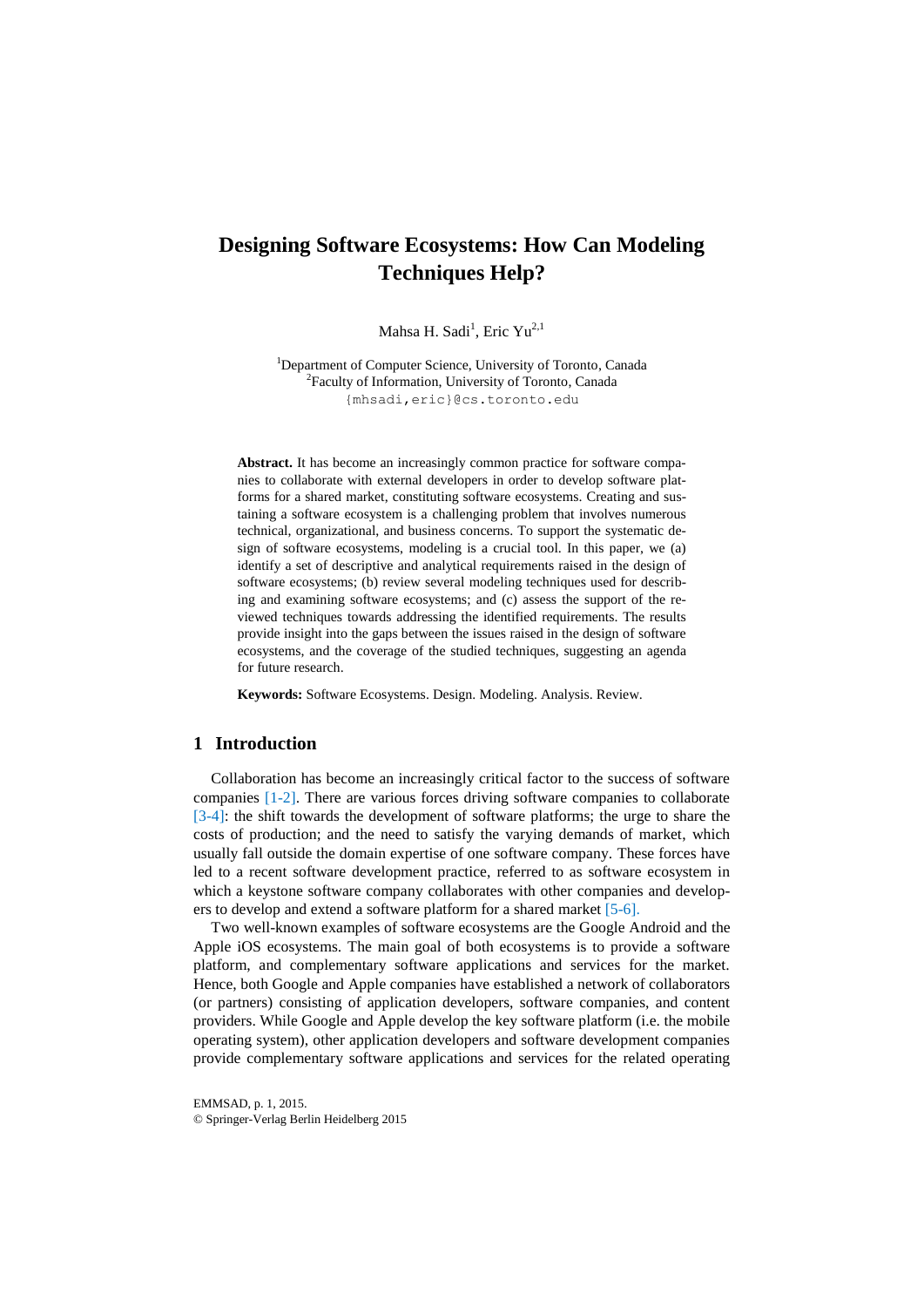systems. Moreover, content providers supply content such as data, music and game for the applications. Google and Apple make the applications and content developed by external parties visible to the market via the online stores of App Store and Google Play [7-8].

Designing and organizing a sustainable collaboration in software ecosystems is a challenging problem for a keystone software company. First, it involves various boundary decisions, made at the legal and economical borders of the keystone software company and its environment  $[4, 9]$ . To open up the software platform and development activities to external companies and developers, the scope of the decisions transcends the organizational boundaries of the company and raise serious concerns and risks about control, ownership, intellectual property, security, privacy, trust, and quality. [9-13]. Second, collaboration in software ecosystems is multi-faceted, spanning various technical, business, and organizational concerns that must be addressed simultaneously [10, 14-15]. A successful software ecosystem needs to have a viable business model, a well-organized inter-organizational interaction model [7, 10], a well-designed collaborative software development process [13], and a software platform that enables the collaboration [16].

For instance, Google and Apple each pursues different approaches to organize their collaboration with external developers and content providers [17]. Each strategy has its own advantages and disadvantages. Google licenses Android for free. This makes the Android platform openly accessible to external developers in order to extend it with complementary applications and services. In contrast, the Apple iOS is proprietary and is accessible to a limited community of software developers directly controlled or owned by Apple. One advantage of Google's strategy in organizing its software ecosystem is that it attracts more software developers and companies to adopt Google Android as a platform. Its disadvantage is that the open strategy results in higher uncertainty in the quality of the final set of software products and makes Android platform and its complementary services and application loosely integrated. On the other hand, Apple's strategy, while limiting the adoption of the platform to a smaller number of developers, leads to a tight integration between platform and its complementary services and applications, and thus a software platform of higher quality [17].

The above example illustrates the complexity of the issues raised in organizing collaboration in a software ecosystem. The pivotal role of a well-organized collaboration among partners in the success software ecosystems [1-3] demands concentrated effort on developing systematic methods and techniques to support the design of software ecosystems. To address this need, a small but growing strand of recent research efforts have specifically focused on providing model-based approaches to describe and analyze software ecosystems. To this objective, two main strategies are pursued: (a) developing new modeling techniques [18], (b) using or adapting the available modeling techniques to describe and analyze software ecosystems [7, 10, 19-21]. However, these modeling approaches vary widely in the terminology that they use, and the analytical capabilities they provide. Moreover, due to the short time since the widespread adoption of the practice of software ecosystem by the software com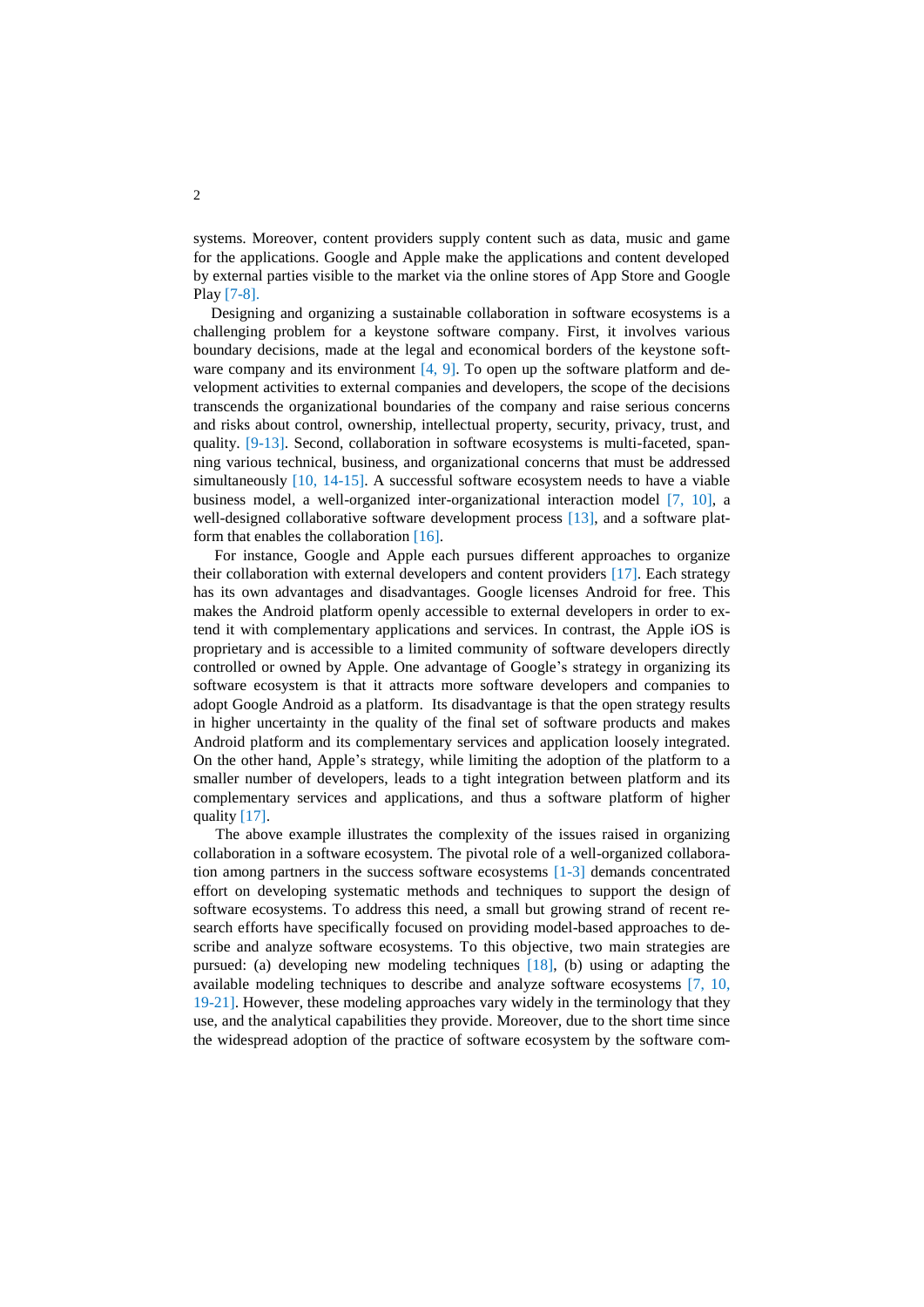munity, there is as yet no rigorous study on analyzing the needs raised in the design of software ecosystems.

In a preliminary attempt to address the above issues, in this paper, we identify what descriptive and analytical requirements are raised in the design of software ecosystems, and to what extent they are currently supported by a set of modeling techniques used to describe and analyze software ecosystems. The results identify the gaps between the descriptive and analytical needs raised in the design of software ecosystems and the current coverage of model-based approaches, suggesting an agenda for future research.

The rest of this paper is organized as follows: Section 2 identifies a set of descriptive and analytical requirements in designing software ecosystems. Section 3 reviews and summarizes a set of modeling techniques used to examine software ecosystems. Section 4 evaluates the support of the reviewed techniques for the specified requirements. Section 5 concludes the paper and discusses how to improve the support of modeling techniques for designing software ecosystems.

# **2 Designing Software Ecosystems: A Set of Descriptive and Analytical Requirements**

In this section, we identify what issues are raised in the design of software ecosystems and what descriptive and analytical capabilities are required to address these issues. The requirements are developed based on the analysis and synthesis of the available literature on software ecosystems from a design-oriented perspective.

**Table 1.** A set of requirements to describe software ecosystems

|            | <b>Collaborator:</b> Identifying the members of a software ecosytem and their roles $-$ <i>Example:</i> Specifying                                                                                                                            |
|------------|-----------------------------------------------------------------------------------------------------------------------------------------------------------------------------------------------------------------------------------------------|
| <b>P-1</b> | the keystone software company; content providers; software developers; software companies.                                                                                                                                                    |
|            | $RR^*$ : [10, 18, 22, 23]                                                                                                                                                                                                                     |
| $P-2$      | <b>Interaction</b> : Identifying the relationships among members $-$ <i>Example:</i> Specifying the business or                                                                                                                               |
|            | technical relationships among the members of a software ecosystem. RR <sup>*</sup> :[10, 18, 22, 23]                                                                                                                                          |
| $P-3$      | <b>Activity (or Responsbility):</b> Specifying the resources, activities and commitment of the members –                                                                                                                                      |
|            | <i>Example:</i> The specific business or software development activity performed by a member. RR <sup>*</sup> :[10, 22]                                                                                                                       |
| $A-1$      | <b>Type:</b> Specifying different types and categories of collaborators, interactions, and responsibilities–                                                                                                                                  |
|            | <i>Example:</i> Identifying a financial or knowledge exchange relationship<br>$RR^{\ast}$ : [18, 22]                                                                                                                                          |
|            | <b>Constraint:</b> Specifying constraints and rules on collaborators, interactions, and activitiess –                                                                                                                                         |
| $A-2$      |                                                                                                                                                                                                                                               |
|            | <i>Example:</i> Describing the conditions and rules on an interaction between a keystone software company and external software developer; or Describing the level of access of one software developer to the                                 |
|            | $RR^*: [18]$<br>platform.                                                                                                                                                                                                                     |
| $A-3$      |                                                                                                                                                                                                                                               |
|            | <b>Attribute:</b> Specifying attributes and characteristics of collaborators, interactions, and their activities – <i>Example</i> : Identifying an important or a reliable collaborator or a critical interaction. RR <sup>*</sup> : [18, 24] |
|            | <b>Characteristic of Collaboration:</b> Specifying the characteristics and attributes of a collaboration (i.e.                                                                                                                                |
| $A-4$      | the configuration of collaborators, their activities and their interactions) – Example: Identifying a                                                                                                                                         |
|            | healthy, productive or secure collaboration between two or more collaborators.<br>$RR^{\dagger}$ : [1, 25]                                                                                                                                    |

\* RR: Related Resources

#### **2.1 A Set of Requirements for Describing Software Ecosystems**

The first step in designing software ecosystems is to describe them. The description should provide a clear view of the structure of collaboration or partnership in software ecosystems; i.e., members and the interactions among them. For this purpose, a mod-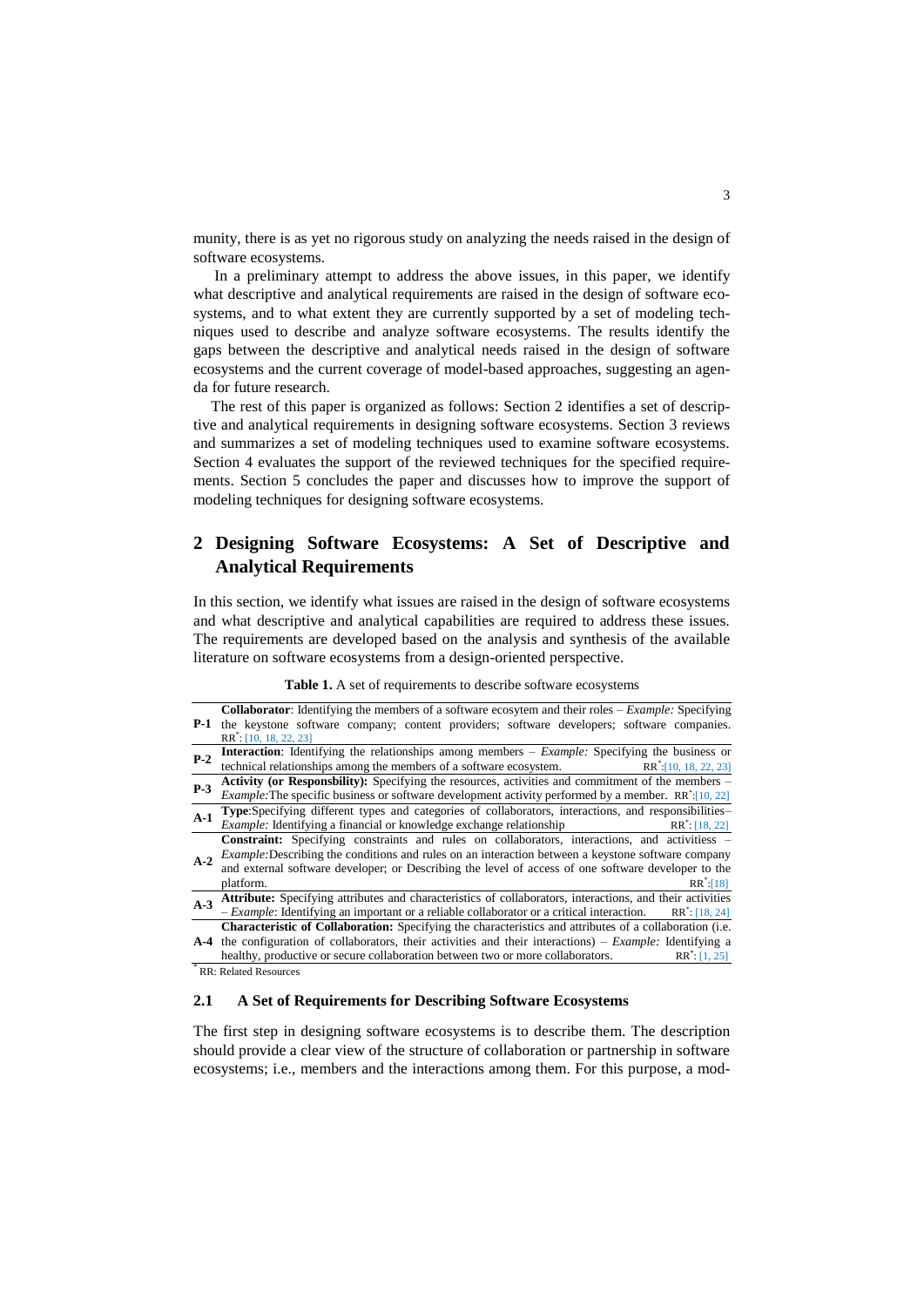eling technique needs to at least be able to describe and represent the following primary elements (either textually or graphically): (a) *Collaborator*; (b) *Interaction*; (c) *Activity (or Responsibility)*. To further delineate the structure of a collaboration, each of the above concepts can be augmented with the following ancillary information: (i) Type; (ii) Constraint; (iii) Attribute; and (iv) Characteristic of Collaboration. The ancillary information enables more elaborate description of a software ecosystem. The description for each of these features is provided in Table 1.

#### **2.2 A Set of Analytical Requirements in Software Ecosystems**

To identify what analysis issues are raised in the design of software ecosystems, we adopt a top-down domain analysis approach: we first explain general steps in the development of a software ecosystem; we then identify a set of the analysis concerns raised in each of these steps. A modeling technique used to represent a software ecosystem needs to support answering these analysis concerns.

**Table 2.** A set of analytical requirements in designing software ecosystems

 $S-1$  collaboration and how to motivate external developers and companies to participate and contribute to  $\frac{1}{2}$ , the aletternal ( $\Omega$ ). What are the intrinsic and articipate participate of extense developers and set **Analyzing incentives and motivations of collaborators**: – *Example questions:* **Q1.** How to foster the platform? / **Q2.** What are the intrinsic and extrinsic motivations of software developers and software companies for joining the software ecosystem? RR<sup>\*</sup>: [17]

**S-2** the collaborators? / **Q2.**How reliable is the collaboration? / **Q3.** How reliable are the collaborators? **Analyzing for trust and reliability**: – *Example questions:* **Q1.** How to create and ensure trust between RR\* :[6]

**Analyzing for risk, vulnerability, tolerance, costs and benefits**: – *Example questions:* **Q1.** What risks are involved in the collaboration? / **Q2.** What are the costs and benefits of opening up software

 $O-1$ <sup>p</sup>latform towards external stakeholders? /  $Q3$ . What dependencies are created between the collaborators  $\frac{1}{2}$ and how critical are these interactions and dependencies? / **Q4.** What if the collaborators do not fulfill their commitments? / **Q5.** How tolerant is the keystone company and other collaborators against potential failures in collaboration? RR\* :[12]

**O-2 Q1.** How to distribute the activities, responsibilities, and resources of software development and service **Analyzing for distributing and decentralizing responsibilities and resources**: – *Example questions*: provision among collaborators? RR<sup>\*</sup>: [2, 3, 9, 11]

 $\mathbf{0.3}$  Q1. How to distribute the control and authority of decision making over software development among  $\mathbf{0.3}$  C1. How the spatial and aggregate with the since the spatial hosting supportion of the set of the si **Analyzing for distributing control, authority, decision making, and access**: – *Example questions:* collaborators? / How much control and access should be given to each collaborator over software platform? RR\* : [9, 11, 13]

**O-4** Analyzing for distributing ownership and power:  $-$  *Example questions:* Q1. How to distribute the councretion of software products and services among collaborators?  $\mathbb{R}^{p^* \cdot q}$ ownership of software products and services among collaborators? RR\*: [9]

**O-5** ceptable level of openness of the keystone software company in collaboration? / **Q2.** What information, **Analyzing for openness and sharing in collaboration:** – *Example questions:* **Q1.** What is the acproducts, and resources need to be shared between the collaborators? / **Q3.** How to open up software development processes and platforms to external collaborators?  $RR^*$ : [2, 3, 7, 9, 13,15]

**O-6** privacy of the platform and processes of the keystone software development organization in collabora-**Analyzing for security and privacy**: – *Example questions:* **Q1.** How to preserve the security and tion?  $\sqrt{Q^2}$ . Is the collaboration secure?  $\sqrt{Q^2}$ . Is the privacy of collaborators preserved? RR<sup>\*</sup>: [6]

**O-7** configuration of collaboration productive and robust? / **Q2.** Will the relationships among members lead **Analyzing for health, productivity, robustness, performance**: – *Example questions:* **Q1.** Is the to a productive collaboration?  $RR^*$ : [1,2, 9, 25]

**O-8** between the collaborators and their contributions to the platform? / **Q2.** How to align the objectives of **Analyzing for alignment and conflict resolution**: – *Example questions:* **Q1.** How to resolve conflicts the collaborators with the keystone software company? RR<sup>\*</sup>: [5, 10]

\* RR: Related Resources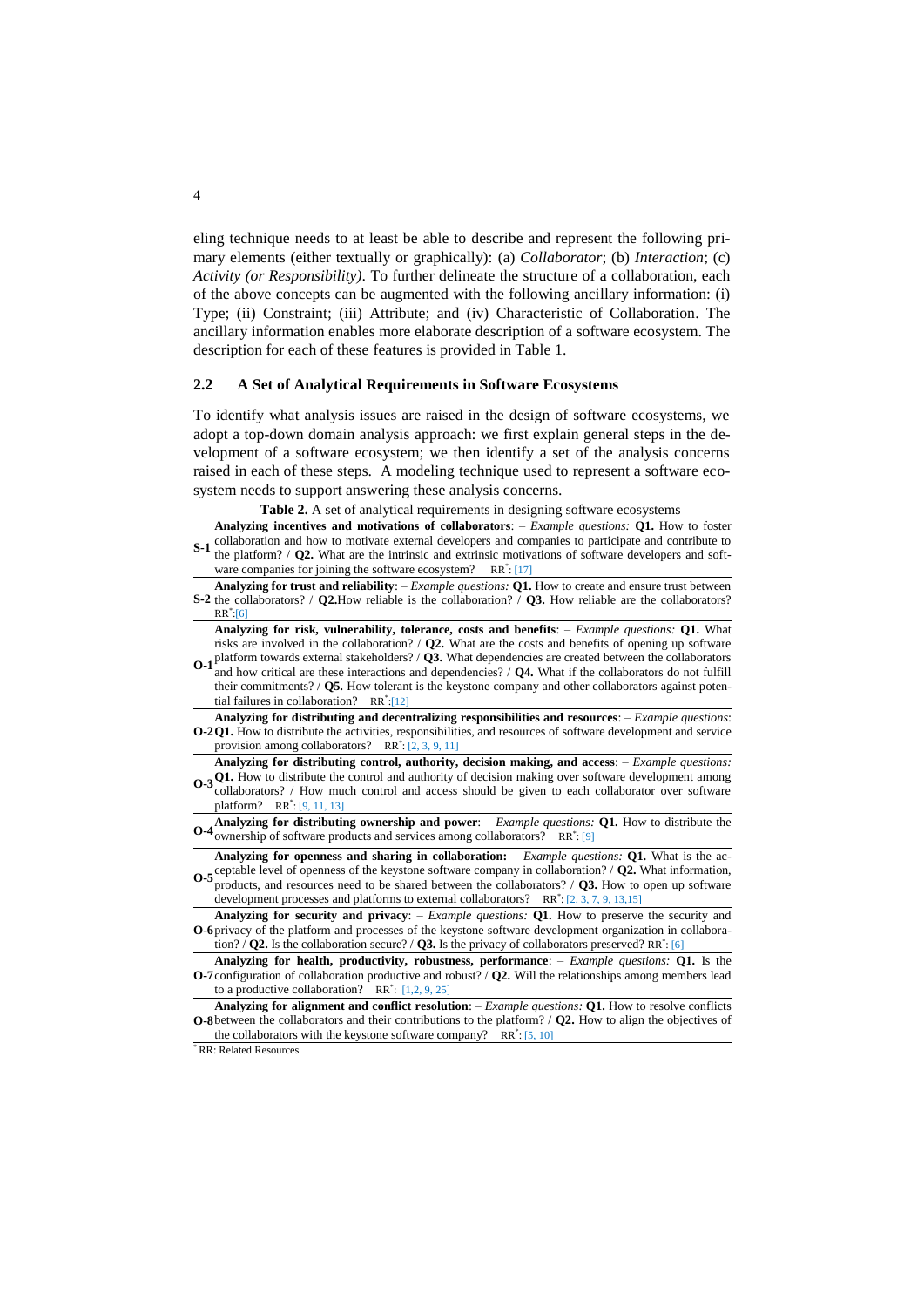Generally, from the perspective of a keystone software company who is in charge of the software platform, three main phases can be considered in the development of a software ecosystem [3, 6]:

- 1. *Setting up the software ecosystem* **(S)**: The main activities in this step include: (a) to identify the objectives of developing the software ecosystem, and (b) to motivate external stakeholders (including software developers and software companies) to collaborate and contribute to the software platform.
- 2. *Organizing collaboration and opening up the software development processes and the software platform to collaborators* **(O)**: In this stage, the keystone software company needs (a) to organize and configure the collaboration in the software ecosystem by specifying the collaborators, their roles and activities, and configuring the interactions among them; (b) to decide about how to distribute, decentralize and share access, information, activities, resources, products, responsibilities, and control among the collaborators.
- 3. *Monitoring and governing the software ecosystem* **(M)**: The main activities in this stage include: (a) monitoring the health and sustainability of the collaboration, (b) orchestrating collaborations among the members, and (c) maintaining and evolving the collaboration and the platform.

In the above phases, specifically phase 1 and 2, several concerns are raised which require elaborate analysis. In Table 2, we identify a set of these concerns by providing example questions that can be raised for a keystone software company. It should be mentioned that the analysis concerns are generic. Therefore, these concerns can be raised for software business managers in the business and organizational context, or for the software project managers and software developers in the software development context.

### **3 Several Techniques Used for Modeling Software Ecosystems**

In this section, we review and summarize a set of modeling techniques that have been used to examine software ecosystems. To include the modeling techniques in the review, two steps have been performed:

**Collecting the Modeling Techniques.** To gather the modeling techniques, two steps were taken: (a) An extensive search was conducted to collect the available literature on software ecosystems. To perform the search, two recent systemic reviews (published in 2013) [6, 26] were used as an initial catalog for collecting the resources. Then, the collection was updated and extended with more recent literature. The study [6] contains a categorized list of the resources that propose procedures or techniques, qualitative or descriptive models, tools or notations, analytical models, and empirical models for software ecosystems. The study [26] identifies a set of resources on software ecosystem modeling. (b) From the collected set, those research efforts are selected that use a model-based approach and a modeling technique to describe or analyze a software ecosystem.

**Selecting the Modeling Techniques.** The criteria for the inclusion of the modeling techniques in this review are as follows: **(i)** The collected resource must use a modeling technique to represent the structure of software ecosystems. **(ii)** The members of a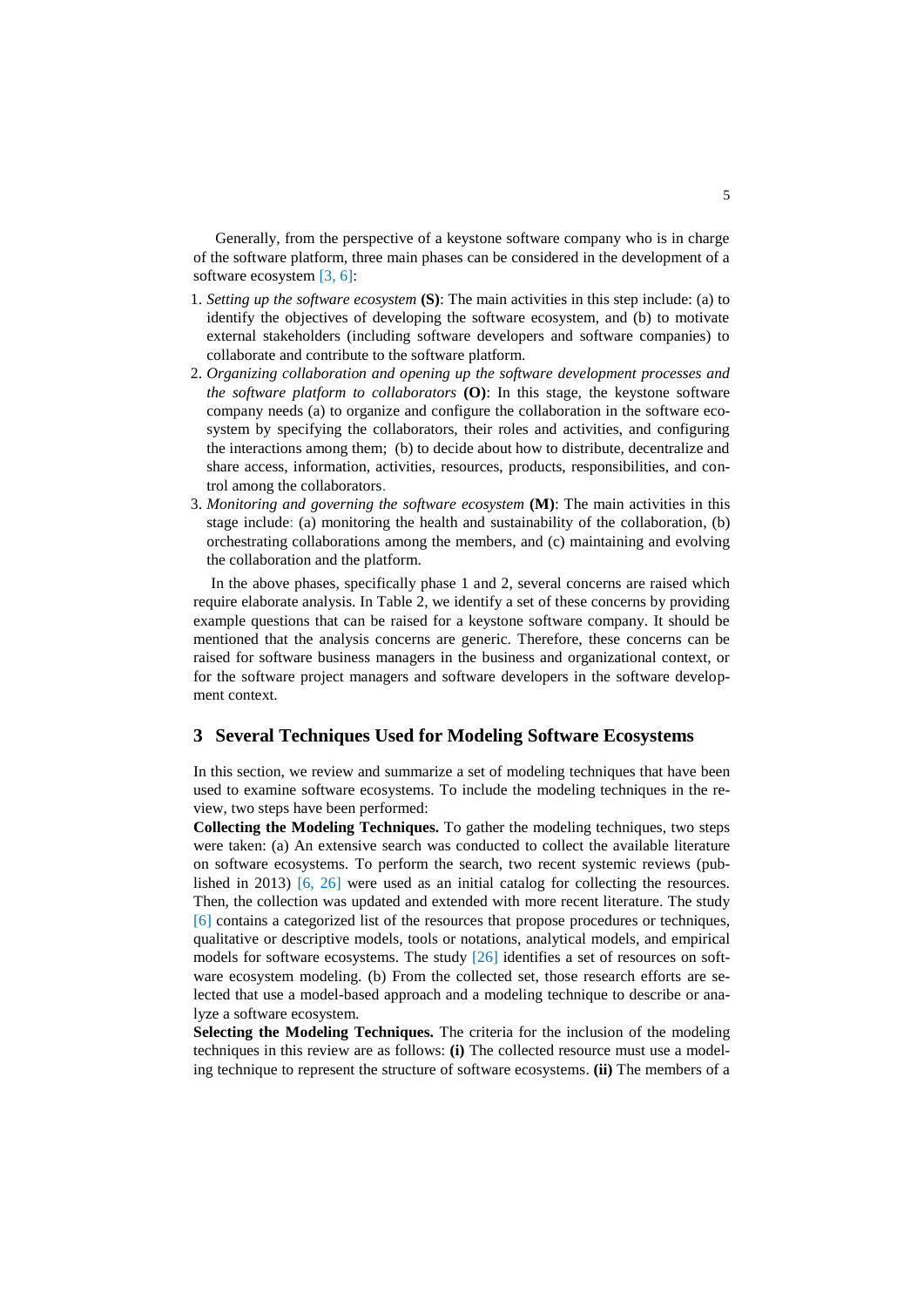software ecosystem and the relationships among them must be explicitly modeled. **(iii)** The modeling technique must have a well-defined and well-documented syntax, semantics, and notation. The notation can be either graphical or textual.

In the collected literature, a few modeling techniques have been used to describe software ecosystems including Product Deployment Context (PDC) Diagram, a component of Software Ecosystem Meta-model (SEM) [18], Technical Ecosystem Modeling Notation (TECMO) meta-model [27], and UML Deployment Diagram [10], but were omitted according to the second criterion. These techniques focus on modeling the software platform, but do not deal with the involved actors and the relationships among them. Another group of work offers various meta-models such as Associate Models [22], the SPO software ecosystem meta-model [28], and SPEM meta-model [29]. This group is excluded according to the third criterion. The focus of these efforts is on the meta-model level and not on the technique. There were also a few models, such as Graph Representations [30], and Food-web models [8] which lack a welldefined semantics and syntax, and are also omitted from this study.

Ultimately, five modeling techniques were selected that met the above criteria, namely, SSN [18], i\* [15, 21], BMC [10, 20], VN [19], and  $e^{3}$ Value [7]. From among the selected techniques, only SSN is specifically proposed for modeling software ecosystems. The other techniques are generic and widely used in various domains. In the following, we briefly review how each technique can help describe and examine software ecosystems.

#### **3.1 An Overview of the Selected Techniques**

**Software Supply Network Diagram (SSN).** SSN is one component of the Software Ecosystem Meta-model (SEM), the formally proposed meta-model for describing and analyzing software ecosystems [18]. SSN is used to represent the structures of software supply chains in software ecosystems [24]. SSN explicates the business relationships among the members of a software ecosystem in terms of input and output flows between actors. One specific characteristic of SSN is that its terminology is developed based on the terms used in software development activities. Therefore, it is understandable by software developers.



Fig. 1. An example of a SSN Diagram (originally developed in [18])

The main elements of SSN modeling language are "Actors", "Trade Relationships", "Flows", and "Gateways". An "Actor" is an organization or company that participates in a software ecosystem and can be a "Company of Interest", "Supplier",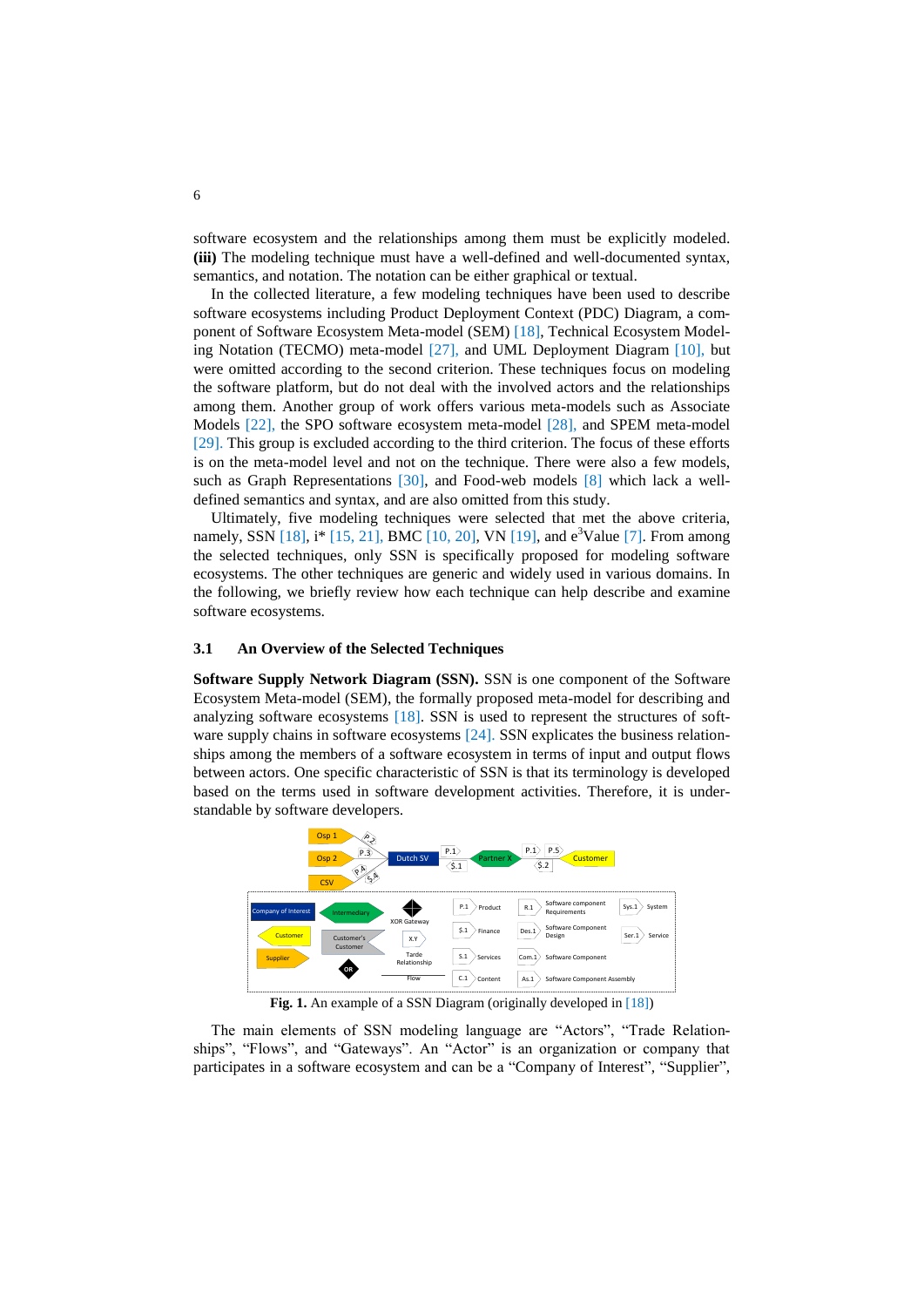"Customer", "Intermediatory" or "Customers' customer". A "Trade Relationship" connects two actors, and is comprised of one or more flows. A "Flow" represents an artifact or service from one actor to another and is of different types of: "Products", "Services", "Finance", and "Content". A "Gateway" represents a logical relationship between flows and can be "OR" or "XOR". A SSN diagram is comprised of nodes and edges (see Fig. 1 as an example). Nodes represent the members and their roles in a software ecosystem. Edges represent input / output flows between the members. In SSN, participant actors (organizations) are represented by their names. Trade relationships are depicted in the format of X.Y. X represents the type of flow and Y represents the ID of flow.

**The i\* Modeling Technique.** i\* is a generic social modeling technique describing intentional relationships among actors from different business, technical and organizational perspectives  $[31]$ . i\* explicates the relationships among the members of a software ecosystem in terms of strategic dependencies among strategic actors. The model can be used to explicate the objectives and reasoning of the members for developing or joining a software ecosystem [15, 21].



**Fig. 2.** An example of software ecosystem modeling using i<sup>\*</sup> (excerpted from [21])

In i\*, "actors" are intentional, set "Goals" or "Soft Goals", and can come up with different alternatives ("Task", "Resource", "Strategic Dependency") to achieve their goals. Strategic dependencies indicate that one actor relies on another actor to have a goal achieved, a task performed, or a resource furnished. Different types of open,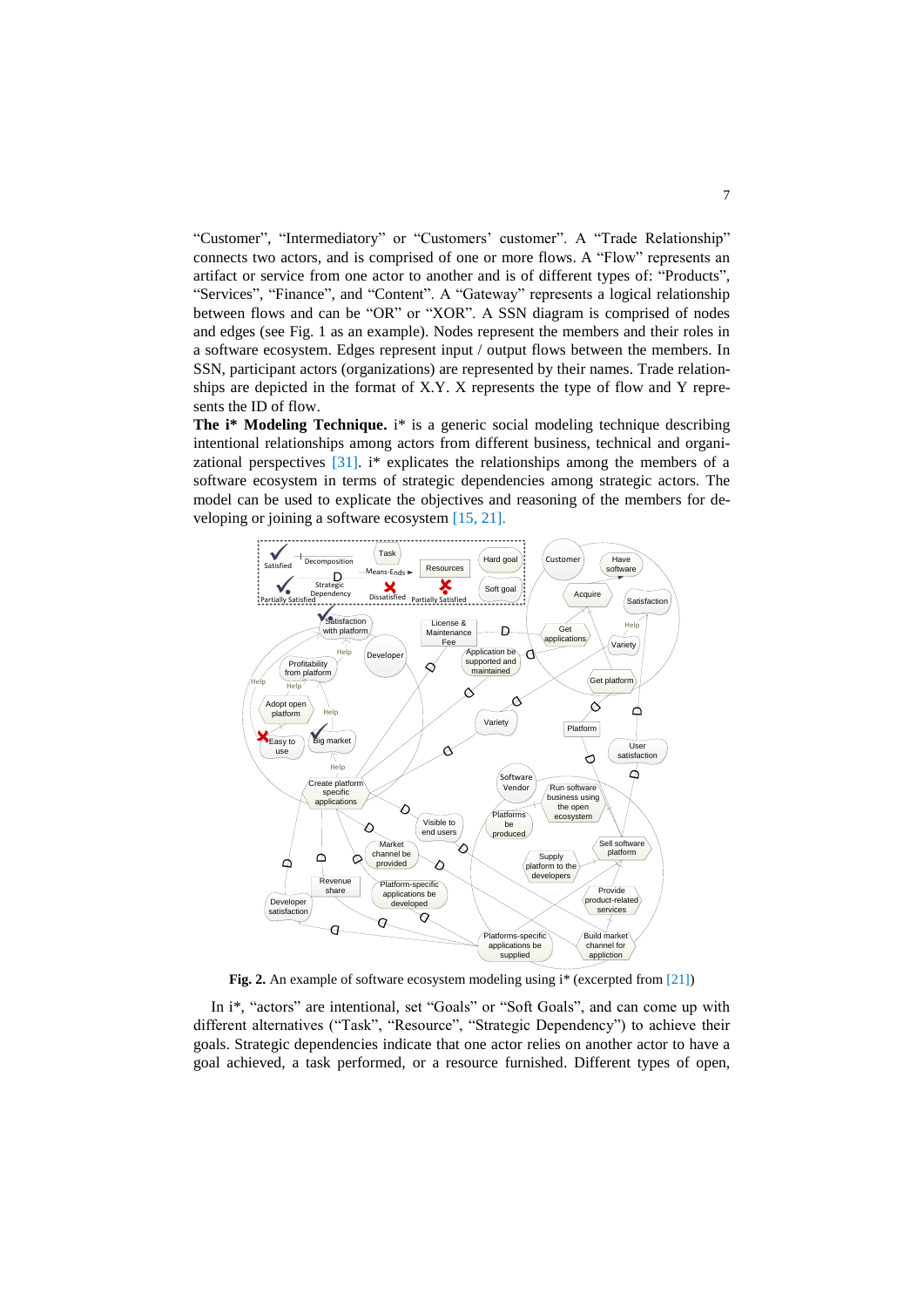committed and critical strategic dependencies explicate different degrees of control and vulnerability of the depender in the relationship between two actors. As Fig. 2 illustrates, the motivations of developers for adopting a software platform are captured in terms of soft goals such as "Easy to use", and "Profitability from platform". Moreover, as shown by a sample evaluation of the objectives, although the platform is not easy to use, it adequately satisfies the developers to join the software ecosystem because it has a big market.

**Business Model Canvas (BMC).** BMC is a structured textual technique, developed based on Business Model Ontology (BMO) – a generic ontology to represent the business model of an organization [32]. This technique can be used to illustrate a high-level business view of a software company and its collaborators, and to describe how a member creates value in a software ecosystem  $[10, 20]$  (see Fig. 3 for an example). BMC describes which products and services a software company provides and lists who are its collaborators (partners) in the software ecosystem. For this purpose, the following building blocks are used: The products and services a company provides are listed in the "Value Proposition". The activities and the resources that are necessary to provide the services and products are listed in the "Key Activities" and "Key Resources" section. Customers to whom the organization offers services and products are listed in the "Customer Segments" section. Collaborators and partners of the software company are listed in the "Key Partners" section. "Channels" identifies the means by which the company gets in touch with its customers, and "Relationship" describes the type of link a company establishes between itself and its customer.

|    | <b>Key Partners</b>           | Key                   | <b>Value Proposition</b>   | <b>Customer Relationships</b> | <b>Customer Segments</b> |  |  |
|----|-------------------------------|-----------------------|----------------------------|-------------------------------|--------------------------|--|--|
| I۰ | Manufacturer                  | <b>Activities</b>     | Service types:             | • Product life cycle          | · Broader customer       |  |  |
| ю  | Supplier                      | • Production          | Product                    | • Liability                   | reach                    |  |  |
| le | <b>Content Provider</b>       | • Product line man-   | <b>Process</b>             | • Ownership of information    | · Improved customer      |  |  |
|    | <b>Communication Provider</b> | agement               | Life Cycle                 | and privacy                   | feedback                 |  |  |
| ю  | Service Operator              | <b>Key Resources</b>  | Extended<br>le.            | <b>Channels</b>               | • Customer differentia-  |  |  |
| le | Add-on developer              | • Development         | Open interfaces            | • Sales                       | tion                     |  |  |
| le | Owner                         | Environment           | Quality attributes         | • Distribution                |                          |  |  |
| l٠ | End user                      | • Human capital       |                            | • Configuration               |                          |  |  |
| le | <b>Regulatory Agency</b>      | • Branding            |                            | • Information                 |                          |  |  |
| I۰ | <b>Information Broker</b>     | • Standards           |                            | • Channel ownership           |                          |  |  |
|    |                               | <b>Cost Structure</b> |                            | <b>Revenue streams</b>        |                          |  |  |
|    | • Development cost            |                       |                            | · Volume increases            |                          |  |  |
|    | • Product cost                |                       | • Recurring sales          |                               |                          |  |  |
|    | • Operating cost              |                       | • Direct sales of software |                               |                          |  |  |
|    | • Information cost            |                       | • Subscription fees        |                               |                          |  |  |
|    |                               |                       |                            | • Revenue sharing             |                          |  |  |

**Fig. 3.** An example of a BMC developed for a software ecosystem (excerpted from [20])

**Value Network Diagram (VN).** VN is a generic technique to describe the value exchange relationships between a set of human actors. The language of VN is comprised of "Actor", "Transaction", "Value exchange" and "deliverable" concepts, and is mainly used to explicate the business and inter-organizational relationships between a set of organizations [33]. VN can be used to describe and analyze how members create value in a software ecosystem [19] (see Fig. 4 as an example). In VN, the members of a software ecosystem are represented by ovals and the relationships among the members are represented by uni-directional or bi-directional arrows. Arrows represent the exchange of tangible and intangible deliverables (such as goods, services, knowledge, and revenue, or benefit) between the members.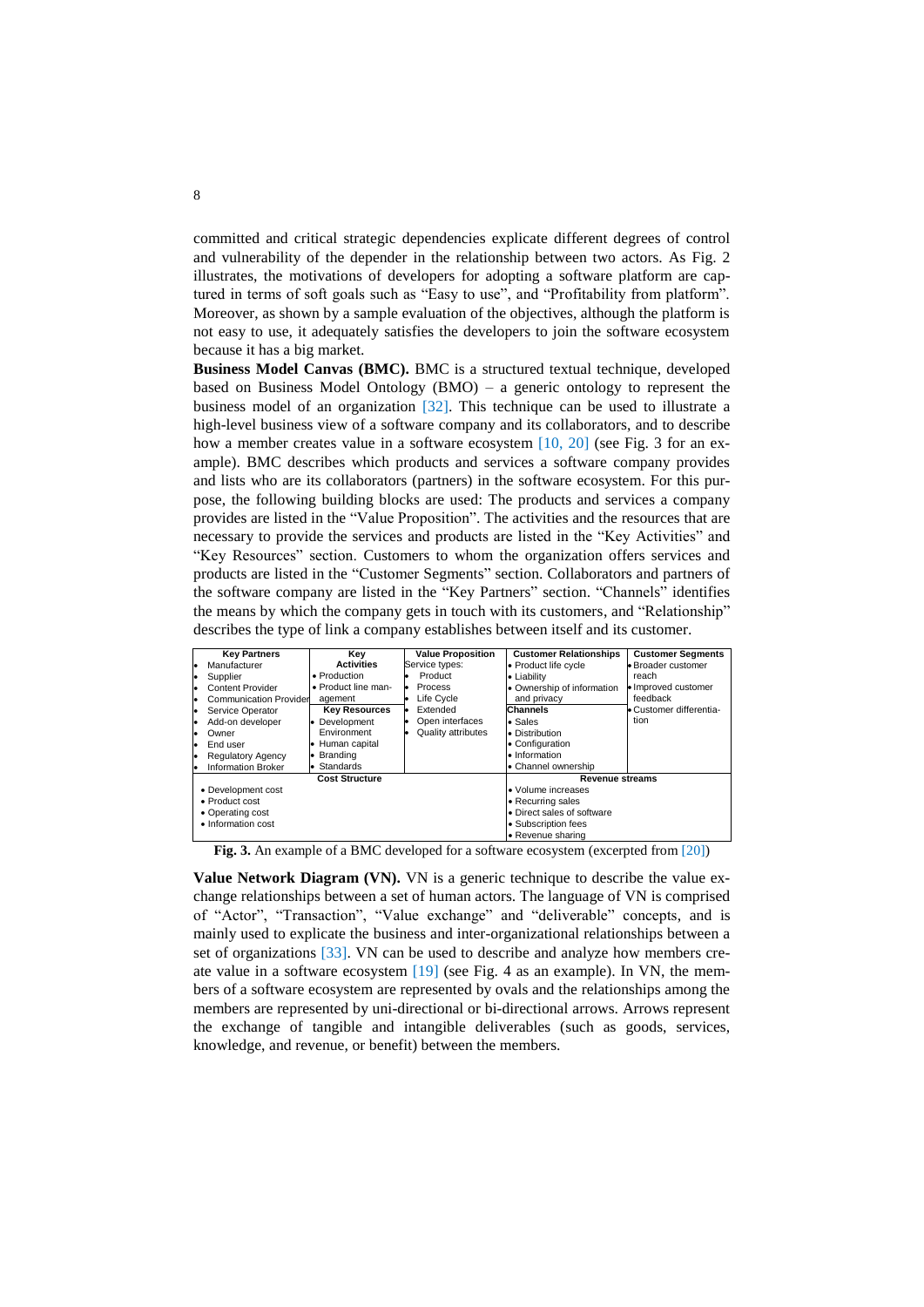

**Fig. 4.** An example of a VN developed for a software ecosystem (excerpted from [19])

e<sup>3</sup>Value Modeling. e<sup>3</sup>Value modeling technique explicates how economic value is created and exchanged within a network of actors [34]. This technique is used to illustrate the economically valuable activities of the members of a software ecosystem and the inter-organizational relationships among them [7] (see Fig. 5 as an example). In  $e<sup>3</sup>$  value modeling, the relationships among the actors are captured in terms of activity flows and input/output flows. The main modeling elements are "Actor", "Market Segment", "Value Activity", "Value exchange", and "Value Object". An Actor" is an economically independent (and often a legal) entity and represents a company or a customer. A group of actors (companies or customers) that share common properties are identified as a "Market Segment". For example, in Fig. 5, "Testing and verification party" is identified as a market segment representing a group of companies which collaborate with the operating system manufacturer to test the operating system. Activities in  $e<sup>3</sup>$  value modeling are "value activities" meaning that they are economically profitable for the actors. Interactions among actor are captured in terms of "Value exchange" and "Value object". "Value Exchange" represents trade relationships between actors. "Value object" represents the exchanged object and can be of the types "Services", "Product", "Money", or "Experiences".



**Fig. 5.** An example of an  $e^{3}$ value developed for a software ecosystem (excerpted from [7])

#### **3.2 Summary of the Reviewed Modeling Techniques**

Table 3 provides an overall summary of the reviewed techniques for modeling software ecosystems based on several general criteria. These criteria investigate three main characteristics of the modeling techniques, namely (a) the objective and the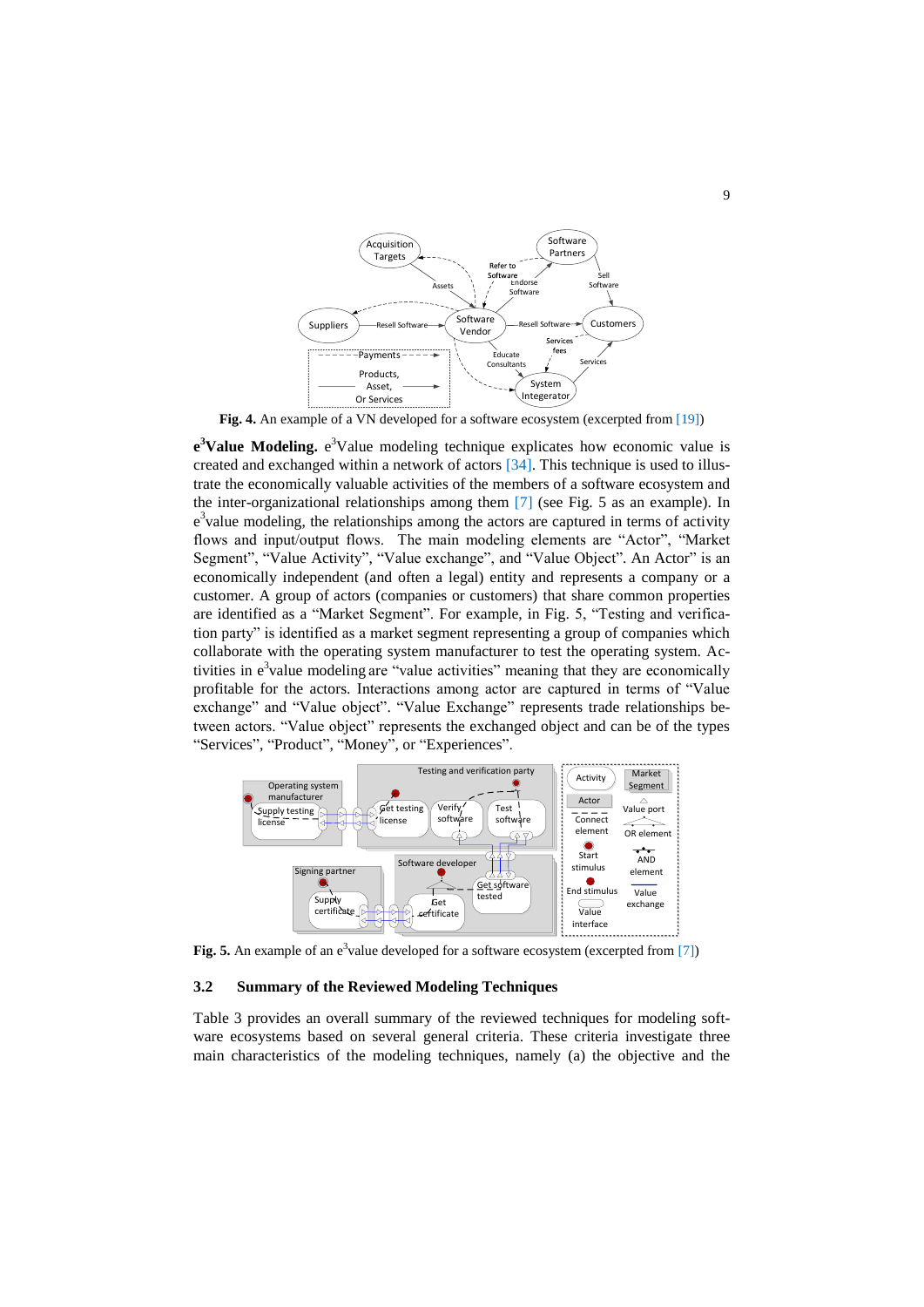intended users, (b) general usability features, and (c) the specific support and maturity of the techniques for modeling software ecosystems. These characteristics are labeled with A, B and C in Table 3.

|                                                                                             |                                                                                                                                                                                          |                                         | <b>SSN</b>       | i*        | VN          | <b>BMC</b> | $e^3V$   |  |  |  |
|---------------------------------------------------------------------------------------------|------------------------------------------------------------------------------------------------------------------------------------------------------------------------------------------|-----------------------------------------|------------------|-----------|-------------|------------|----------|--|--|--|
|                                                                                             |                                                                                                                                                                                          |                                         |                  |           |             |            |          |  |  |  |
|                                                                                             |                                                                                                                                                                                          | <b>Business</b>                         | $+$              | $+$       | $+$         | $^{+}$     | $+$      |  |  |  |
|                                                                                             | <b>A-1</b> Focal viewpoint                                                                                                                                                               | Inter-organizational                    | $+$              | $+$       | $+$         | $-/-$      | $+$      |  |  |  |
|                                                                                             |                                                                                                                                                                                          | <b>Technical (Software Development)</b> | $*^{1}/+$        | $* / _+$  | $-\prime -$ | $-\prime-$ | $-/-$    |  |  |  |
|                                                                                             |                                                                                                                                                                                          | <b>Software Business Manager</b>        | $+$              | $+$       | $+$         | $+$        | $+$      |  |  |  |
|                                                                                             | A-2 Intended users                                                                                                                                                                       | Software Project Manager                | $-/-$            | $-/+$     | $-\prime -$ | $-/-$      | $-$ /*   |  |  |  |
|                                                                                             |                                                                                                                                                                                          | <b>Software Developer</b>               | $-/-$            | $-/+$     | $-/-$       | $-/-$      | $-/-$    |  |  |  |
| $B-1$                                                                                       | Support for                                                                                                                                                                              | Oualitative                             | $+$              | $+$       | $+$         | $+$        | $+$      |  |  |  |
|                                                                                             | analysis                                                                                                                                                                                 | <b>Quantitative</b>                     | $-$ /*           | $-\times$ | $-/-$       | $-/-$      | $*^2$    |  |  |  |
| $B-2$                                                                                       | Representation                                                                                                                                                                           | Textual                                 |                  |           |             | $+$        |          |  |  |  |
|                                                                                             | mode                                                                                                                                                                                     | Visual                                  | $+$              | $+$       | $+$         |            | $+$      |  |  |  |
|                                                                                             | <b>B-3</b> Refinement and traceability                                                                                                                                                   |                                         |                  | $+$       |             |            |          |  |  |  |
|                                                                                             | <b>B-4</b> Multiple views                                                                                                                                                                |                                         | $*$ <sup>3</sup> |           |             |            |          |  |  |  |
|                                                                                             | <b>B-5</b> Formal syntax and semantics                                                                                                                                                   |                                         | $+$              | $+$       | $-4$        | $^{+}$     | $+$      |  |  |  |
|                                                                                             | <b>B-6</b> Tool support                                                                                                                                                                  |                                         |                  | $+$       |             | $+$        | $+$      |  |  |  |
|                                                                                             | C-1 Experimentation maturity for software ecosystems <sup>5</sup>                                                                                                                        |                                         |                  | $\times$  | $\times$    | $\ast$     | $\times$ |  |  |  |
|                                                                                             | <b>C-2</b> Methodology support for software ecosystems                                                                                                                                   | $\times$                                |                  |           |             |            |          |  |  |  |
| C-3 Documentation support for software ecosystems <sup>6</sup><br>$\ast$<br>$*$<br>$\times$ |                                                                                                                                                                                          |                                         |                  |           |             | $\times$   | $\times$ |  |  |  |
|                                                                                             | $\mathbf{r} = \mathbf{1}$ and $\mathbf{r} = \mathbf{r}$ and $\mathbf{r} = \mathbf{r}$ and $\mathbf{r} = \mathbf{r}$ and $\mathbf{r} = \mathbf{r}$<br>$\sqrt{2}$<br>$\sim$ 1<br>$\cdot$ 1 |                                         |                  |           |             |            |          |  |  |  |

**Table 3.** Summary of the reviewed techniques for modeling software ecosystems

**Legend**: (−): Not supported. (×): Poorly supported. (\*): Partially supported. (+): Supported.

In pair evaluations, the first symbol shows current support of the modeling language and the second symbol shows the potential of the language for supporting the criteria.

**Notes:**

The main focus of SSN is on modeling the business relationships among the members of a software ecosystem; however, the terminology is based on software development activities and can support the technical relationships to some extent.

 $2^e$  e<sup>3</sup>V supports quantitative analysis on the financial aspect of interactions among actors.

<sup>3</sup>Although SSN does not support multiple views of a software ecosystem, it is accompanied by another component in the SEM meta-model, named Product Deployment Context (PDC). PDC provides the architectural viewpoint of a software ecosystem.

VN lacks a formal definition of syntax. It is not clearly defined what information should be represented in the models and how the information should be represented.

<sup>5</sup>This criterion is assessed as follows: (×) Poorly supported: the model is experimented in examples. (\*) Partially supported: the model is experimented in real-world case studies by researchers. (+) Supported: the model is experimented by practitionars and intended users in real settings.

6 This criterion is assessed as follows:  $(\times)$  Poorly supported: the number of available documentation; i.e. publications, technical papers and websites is less than 2. (\*) Partially supported: the number of available documentation is more than 2 and less than 5. (+) Supported: the number of available documentation is more than 5.

As the criteria of group A demonstrate, the focus of the modeling techniques is mainly on addressing the business and inter-organizational aspects of collaboration in software ecosystems, reflecting the viewpoint of software business managers. Group B criteria show that all of the techniques mainly support qualitative analysis, and the majority of the techniques do not support or poorly support two features of "refinement and traceability", and "multiple views". Refinement criterion evaluates the support of the modeling technique for developing a hierarchy of models with different levels of details and different levels of information in them and the ability to trace between the models. The multiple views criterion evaluates the ability of the technique to represent different views from a software ecosystem for different stakehold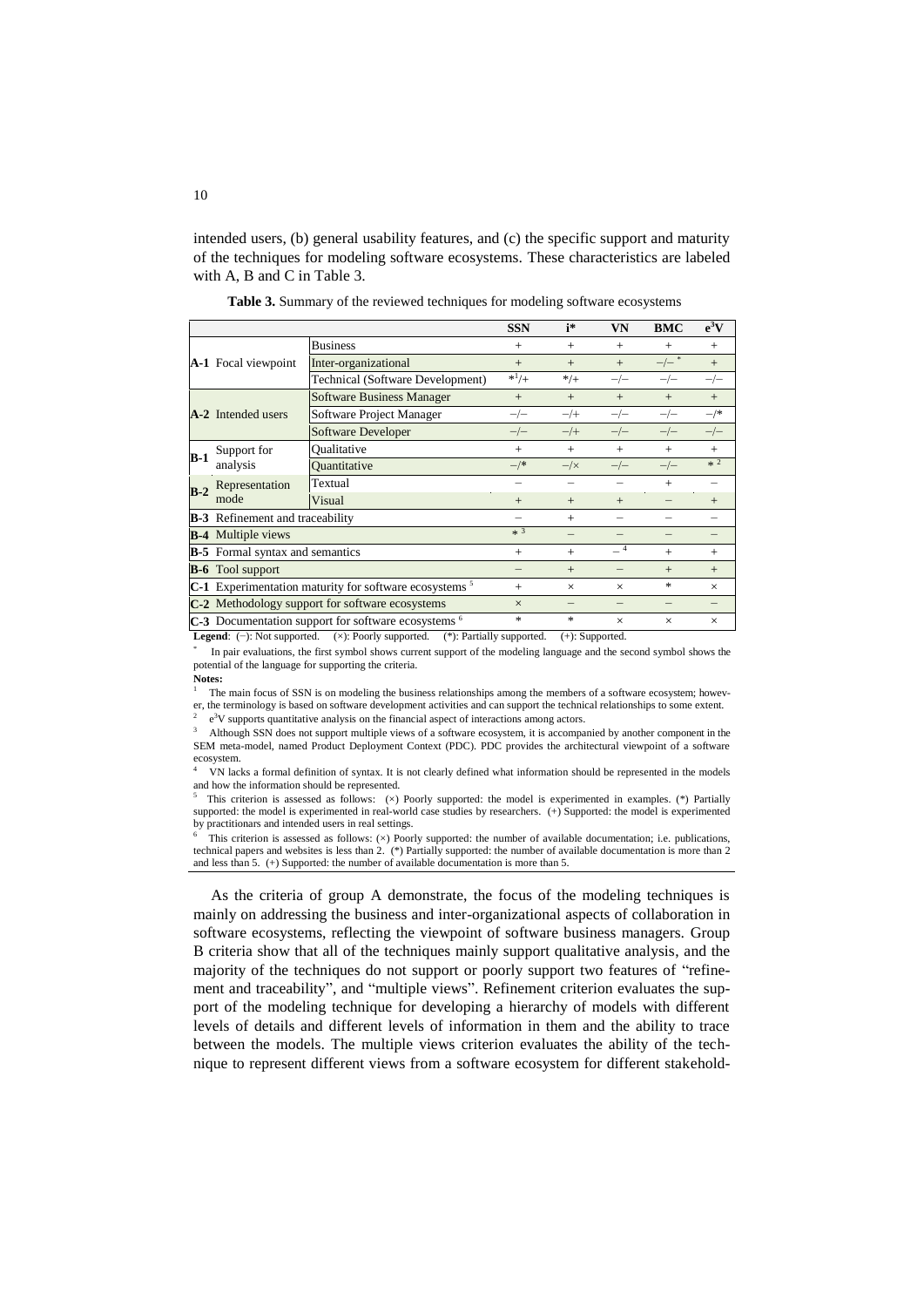ers. Finally, the criteria of group C reveal that currently, the majority of modeling techniques have not received adequate experimentation in modeling software ecosystems and there is not yet enough documentation, methodology, or guidelines available for using these techniques in the practice of software ecosystems.

# **4 Applying the Requirements to Assess the Reviewed Techniques**

In this section, we analyze and assess the nature and extent of support offered by the reviewed modeling techniques towards the design of software ecosystems based on the descriptive and analytical requirements identified in Section 2.

#### **4.1 Support for Describing Software Ecosystems**

**Evaluation Procedure.** To evaluate the support of each modeling technique, it has been checked whether the technique supports representing the primary and ancillary elements, (P-1 to P-3) and (A-1 to A-4), introduced in Table 1.

**Evaluation Results**. The assessment of the reviewed modeling techniques based on the descriptive requirements is presented in Table 4. As Table 4 demonstrates, except for BMC, all the modeling techniques support representing collaborators and their interactions in software ecosystems. In all the studied techniques, collaborators are represented in terms of actors (but in each technique, actor has a different meaning.), and the interactions among collaborators are mostly represented in terms of inputoutput flows. However, the notion of activity is not supported by most of the modeling techniques. Moreover, the majority of techniques do not support describing ancillary information about the collaborators, the activities and the interactions among them.

|            | P-1: Collaborator |                          |           | P-2: Activity (or Responsibility) |                                      |       | P-3: Interaction |                               |       | $A-4$ |
|------------|-------------------|--------------------------|-----------|-----------------------------------|--------------------------------------|-------|------------------|-------------------------------|-------|-------|
|            | $A-1$             | $A-2$                    | $A-3$     | $A-1$                             | $A-2$                                | $A-3$ | $A-1$            | $A-2$                         | $A-3$ |       |
|            |                   | $+/(Actor)^{n}$          |           |                                   |                                      |       |                  | $+/$ (I-O Flow)               |       |       |
| <b>SSN</b> | **                |                          | $\ddot{}$ |                                   |                                      |       |                  |                               |       |       |
| $i*$       |                   | $+/$ (Actor/Role/Agent)  |           |                                   | +/(Tasks/Resources/Goals/ Softgoals) |       |                  | $+$ /(Strategic Dependency)   |       |       |
|            |                   |                          |           |                                   |                                      |       |                  |                               |       |       |
| VN         |                   | $+/$ (Actor)             |           |                                   |                                      |       |                  | $+/$ (Activity Flow)          |       |       |
|            |                   |                          |           |                                   |                                      |       |                  |                               |       |       |
| <b>BMC</b> |                   | $+/(Actor)$              |           |                                   | $*^{2}$ /(Activities / Resources)    |       |                  |                               |       |       |
|            |                   |                          |           |                                   |                                      |       |                  |                               |       |       |
| $e^3V$     |                   | +/(Market Segment/Actor) |           |                                   | + (Activities)                       |       |                  | $+/$ (I-O Flow/Activity Flow) |       |       |
|            |                   |                          |           |                                   |                                      |       |                  |                               |       |       |

**Table 4.** Assessment of the modeling techniques for describing software ecosystems

Legend: (−): Not supported. (\*): Partially supported. (+): Supported.

The second row in front of each modeling technique shows the support for describing the anciliary concepts. **Notes:**

SSN does not support representing the repsonbilities of collaborators. However, the other component of SEM, Product Deployment Context (PDC), identifies the architectural components of a software ecosystem and SEM enables linking the actors in SSN to the relevant components in PDC. [18]

<sup>2</sup>BMC only identifies the key activities and resources of one colalborator (software company).

The first row in front of each modeling technique shows the support for describing the primary elements . The related element of the modeling technique that support the represnetation of the primary element is also identified.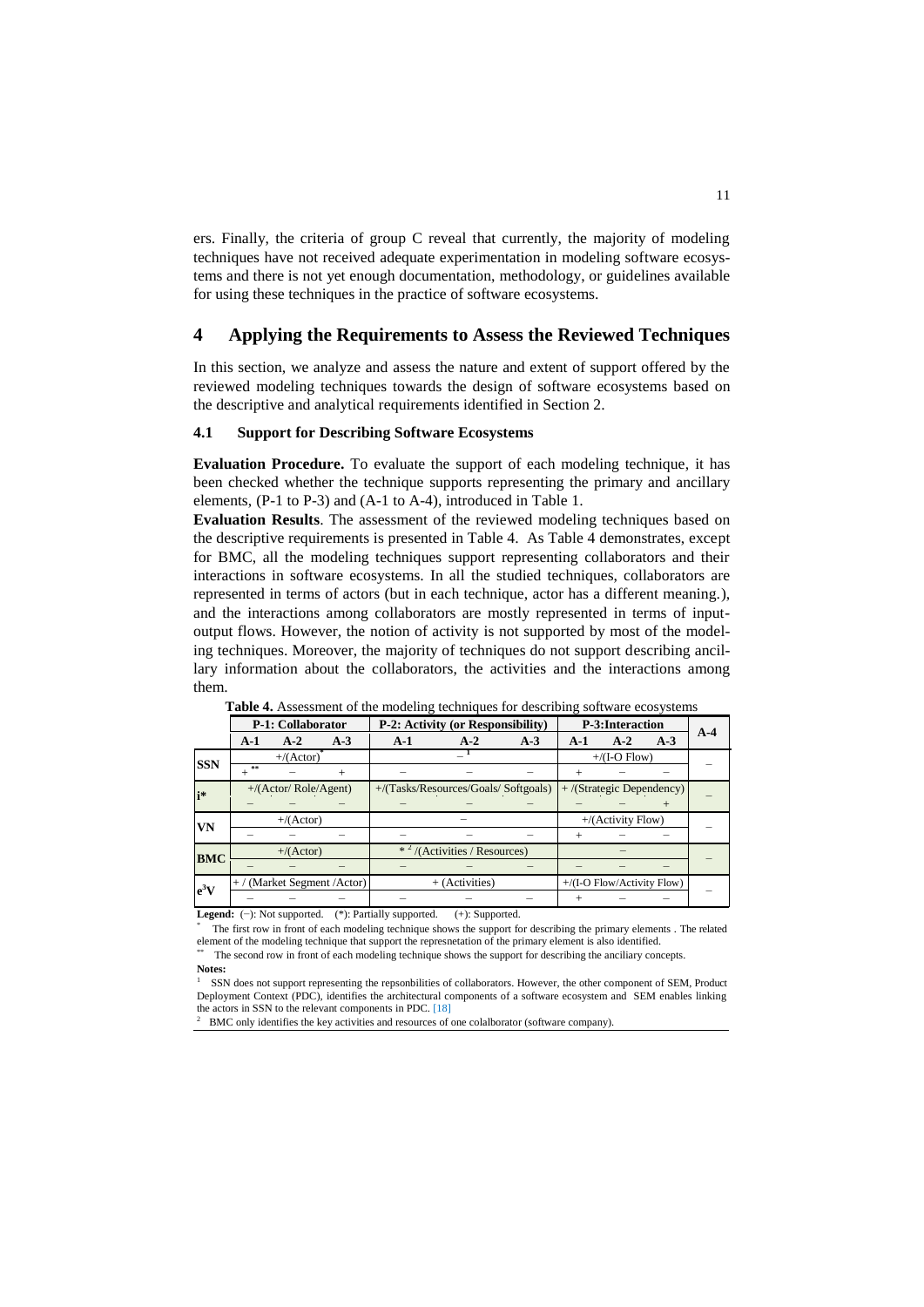#### **4.2 Support for Analyzing Software Ecosystems**

**Evaluation Procedure.** To evaluate the support of the modeling techniques for each type of analysis identified in Table 2, the following four criteria are used:

*(1) Information Support (IS).* This criterion evaluates whether the model expresses the required information to draw conclusion about an analysis concern.

*(2) Analysis Representation (AR).* This criterion identifies whether the information related to the analysis is captured inside the model or outside the model.

*(3) Alternative Analysis and Comparison (AAC).* This criterion identifies whether the modeling technique enables representing and comparing the consequences of two or more alternatives to address one analysis concern.

*(4) Type of Analysis (TA).* This criterion identifies whether the modeling technique enables descriptive analysis or predictive analysis.

**Evaluation Results**. Table 5 evaluates the capabilities of the reviewed modeling techniques to support the analytical requirements of software ecosystems (S-1 to O-8 in Table 2). As the results demonstrate, the majority of the reviewed techniques do not provide enough information (IS) to address the analysis questions raised in the design of a software ecosystems. From among those techniques that provide adequate information support for one type analysis, the majority do not capture adequate information related to performing the analysis (AR). Representing and comparing alternatives to address the analysis concerns (AAC) is covered by only one technique (i\*). Finally, all of the models merely enable descriptive analysis and do not support prediction and prescription capabilities for designing a software ecosystem.

|                          | <b>Twite of Hoodsment</b> of the modernig teeningues for analyzing software ecosystems |                |                |                |                |             |                |                |             |                |
|--------------------------|----------------------------------------------------------------------------------------|----------------|----------------|----------------|----------------|-------------|----------------|----------------|-------------|----------------|
|                          | $S-1$                                                                                  | $S-2$          | $O-1$          | $O-2$          | $O-3$          | $O-4$       | $O-5$          | $O-6$          | $O-7$       | $O-8$          |
|                          | $-/O^*$                                                                                | $-\sqrt{O}$    | $+$ /O         | $-\sqrt{O}$    | $-\sqrt{O}$    | $-\sqrt{O}$ | $+$ /O         | $-\sqrt{O}$    | $-\sqrt{O}$ | $-\sqrt{O}$    |
| <b>SSN</b>               | $\mathrm{O/D}^{**}$                                                                    |                |                |                |                |             |                |                |             |                |
| i*                       | $+/\mathbf{I}$                                                                         | $+/\mathbf{I}$ | $+/\mathbf{I}$ | $+/\mathbf{I}$ | $+/\mathbf{I}$ | $-\sqrt{I}$ | $+/\mathbf{I}$ | $+/\mathbf{I}$ | $-I$        | $+/\mathbf{I}$ |
|                          | $VD$                                                                                   |                |                |                |                |             |                |                |             |                |
| VN                       | $-\sqrt{O}$                                                                            | $-\sqrt{O}$    | $+$ /O         | $-\sqrt{O}$    | $-\sqrt{O}$    | $-\sqrt{O}$ | $+$ /O         | $-\sqrt{O}$    | $-\sqrt{O}$ | $-\sqrt{O}$    |
|                          | O/D                                                                                    |                |                |                |                |             |                |                |             |                |
| <b>BMC</b>               | $-\sqrt{O}$                                                                            | $-\sqrt{O}$    | $-\sqrt{O}$    | $-\sqrt{O}$    | $-\sqrt{O}$    | $-\sqrt{O}$ | $-\sqrt{O}$    | $-\sqrt{O}$    | $-\sqrt{O}$ | $-\sqrt{O}$    |
|                          | O/D                                                                                    |                |                |                |                |             |                |                |             |                |
| $\mathrm{e}^3\mathrm{V}$ | $-\sqrt{O}$                                                                            | $-\sqrt{O}$    | $+$ /O         | $+$ /O         | $+$ /O         | $+$ /O      | $+$ /O         | $-\sqrt{O}$    | $-\sqrt{O}$ | $-\sqrt{O}$    |
|                          |                                                                                        |                |                |                |                | O/D         |                |                |             |                |

**Table 5.** Assessment of the modeling techniques for analyzing software ecosystems

**Legend**: (−): Unable to support. (+): Able to support. I: Information captured inside the model. O: Information captured outside the model. D: Descriptive analysis. P: Predictive or Prescriptive analysis.

The pair evaluations in the first row in front of each modeling technique identify the following information: The first symbol evaluates the *information support*. The second symbol evaluates *analysis representation capability*.

The pair evaluations in the second row in front of each modeling technique identify the following information: The first symbol evaluates *alternative analysis and comparison* capability. The second symbol identifies the *type of analysis* supported.

12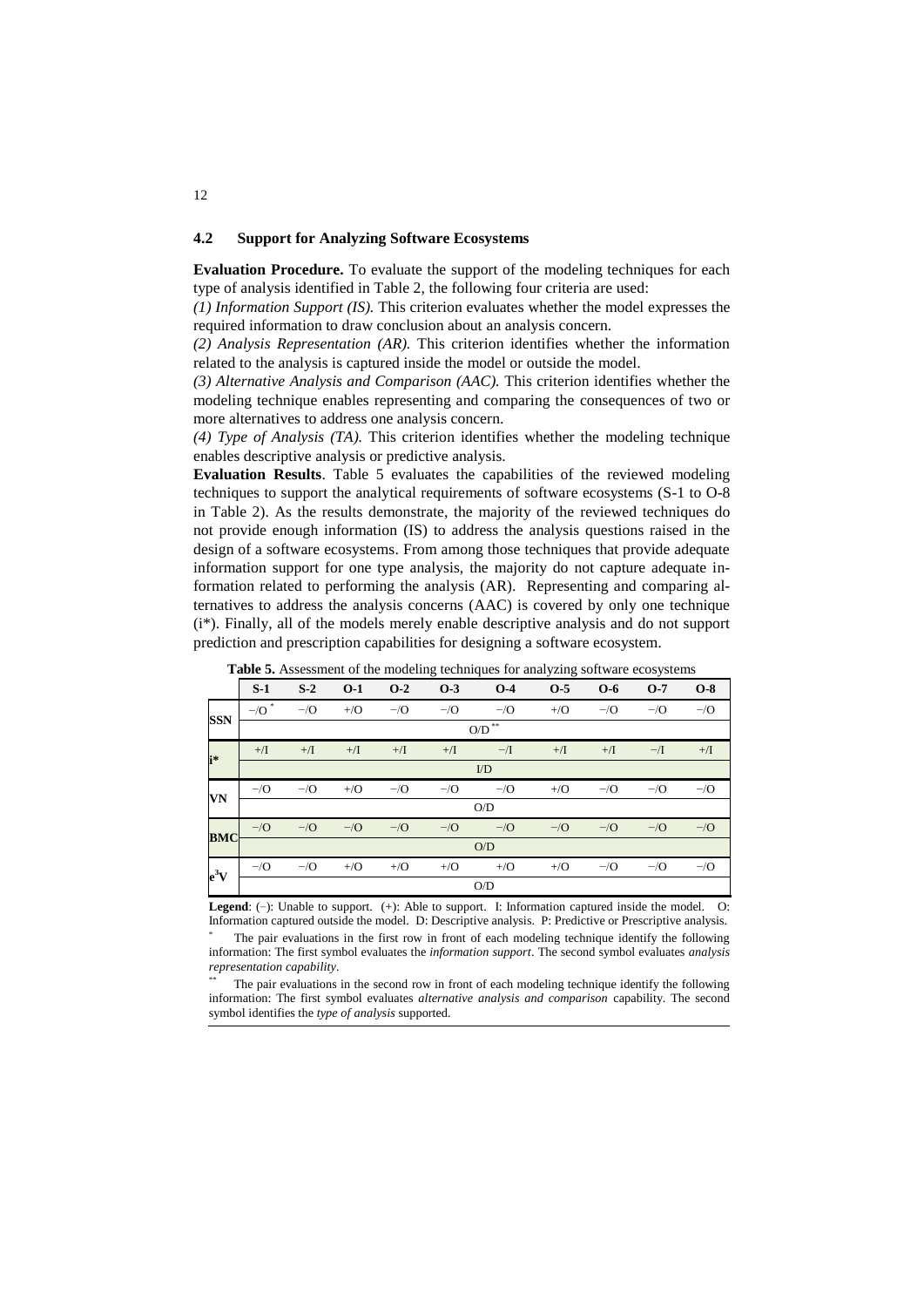# **5 Conclusion**

Software ecosystem is a recent software development practice in which various software companies, application developers, and content providers collaborate to develop software platforms, and complementary software applications and services for a shared market. Herein, we identified a set of descriptive and analytical requirements raised in the design of software ecosystems, and investigated to what extent these requirements are addressed by a set of techniques used to model software ecosystems. In the following, we identify the gaps and suggest how to enhance the modeling support for designing software ecosystems:

 *Lack of support for representing the technical aspect of collaboration*: Designing and organizing a sustainable collaboration in software ecosystems involves technical concerns as well as business concerns. However, the focus of the studied modeling techniques is mainly on describing and analyzing the business aspect of collaboration. They mainly reflect the viewpoint of software business managers. Modeling techniques that reflect the viewpoint of software project managers and software developers, and the technical relationships among the members can complement the reviewed techniques.

 *Lack of alignment between the business and organizational viewpoints and the technical viewpoints*: Technical aspect of collaborations in a software ecosystem should follow the rules and restrictions in the business and organizational aspects [6]. Models are the main tools for aligning and tracing between these dimensions. Specifically, two features of "refinement and traceability", and "multiple views" in modeling techniques enable aligning between different viewpoints. Enriching these features in the studied modeling techniques alleviates the issue of alignment in designing software ecosystems.

 *Weak representation support*: SSN is the formally proposed technique for modeling the relationships among the members of a software ecosystem. However, SSN does not support describing the activities of the collaborators in software ecosystems. Moreover, the majority of the studied techniques provide very little support for describing constraints and the attributes of collaborators, their activities, and the interactions among them. Enriching the syntax and semantics of the studied techniques to support these features, or using the techniques that already support these features enhance the representation of software ecosystems.

 *Weak methodological support*: There is not enough methodology and documentation support on how to model and analyze software ecosystems using the reviewed techniques. Moreover, most of the studied modeling techniques have not received enough experimentation and evaluation in real case studies and by practitioners. Addressing these weaknesses leads to further clarification of the descriptive and analytical needs in software ecosystems as well as how to improve the effectiveness of each technique.

 *Weak analysis support*: The majority of the studied techniques do not include enough information to support the analysis concerns raised in the design of software ecosystems. Alternative analysis and comparison is not supported by most of the modeling techniques. No support is provided for the predictive and prescriptive analysis on software ecosystems. Enriching the support of each individual technique for analysis, or providing guidelines to use a group of the modeling techniques in combi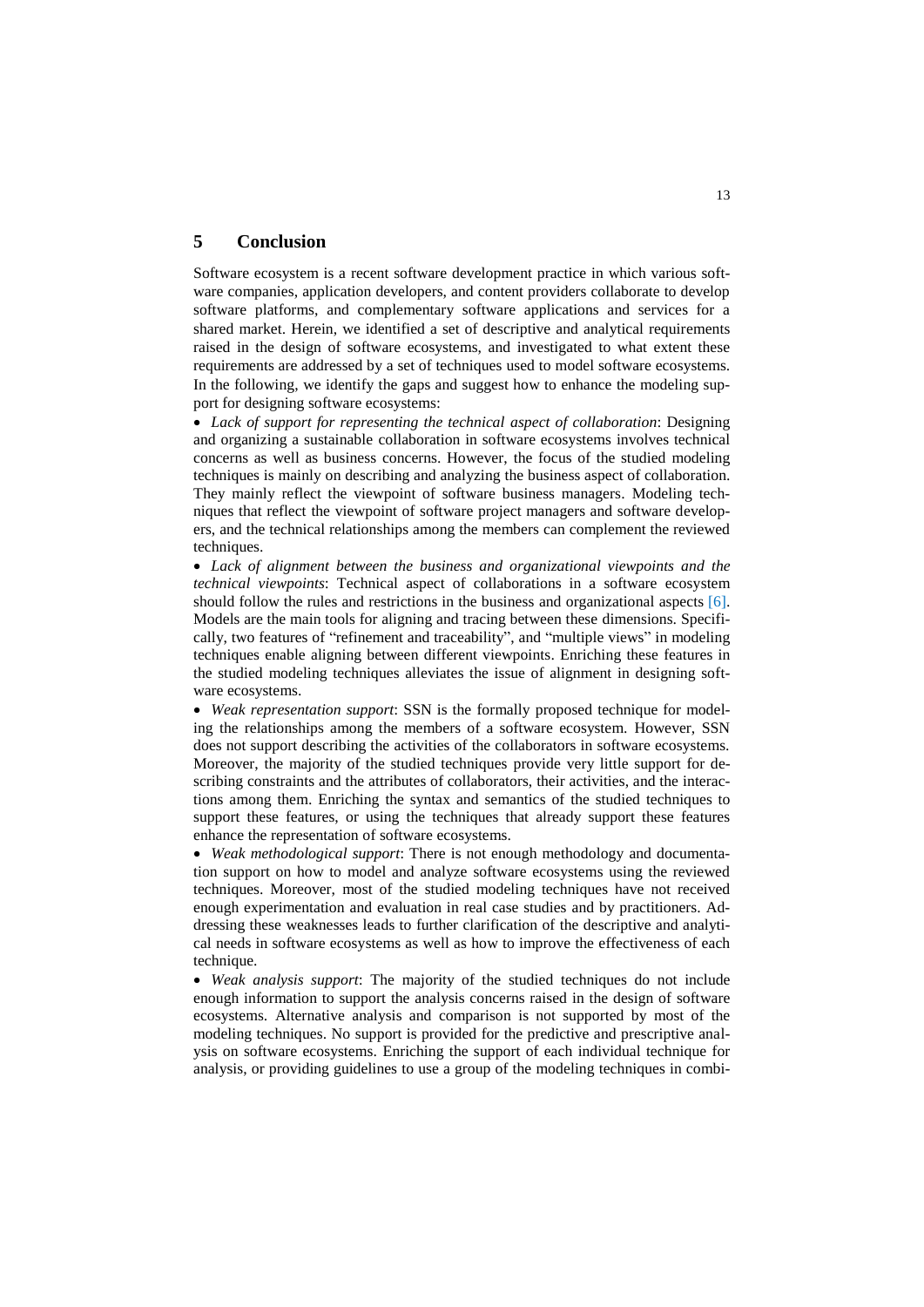nation facilitates the design and development of software ecosystems.

**Limitations of the Study**. In this study, an initial set of modeling requirements for designing software ecosystems is identified through the analysis of the published literature. Confirming these requirements with practitioners and/or other active research groups in software ecosystems strengthens the results of this study. Moreover, the assessment of the modeling techniques against the identified analytical requirements needs to be further complemented by elaborating the evaluation criteria and conducting empirical studies on the modeling techniques.

#### **References**

- 1. Iansiti, M., & Levien, R. (2004). Strategy as ecology. Harvard business review, 82(3), 68- 81.
- 2. Jansen, S., Finkelstein, A., & Brinkkemper, S. (2009). A sense of community: A research agenda for software ecosystems. In 31st International Conference on Software Engineering-Companion Volume, 2009 (pp. 187-190).
- 3. Bosch, J. (2009). From software product lines to software ecosystems. In Proceedings of the 13th International Software Product Line Conference (pp. 111-119). Carnegie Mellon University.
- 4. Bosch, J. (2012). Software ecosystems: Taking software development beyond the boundaries of the organization. Journal of Systems and Software, 85(7), 1453-1454.
- 5. Jansen, S., & Cusumano, M. (2012). M.: Defining Software Ecosystems: A Survey of Software Platforms and Business Network Governance. In Proceedings of fourth international Workshop on Software Ecosystems (pp. 41-58).
- 6. Manikas, K., & Hansen, K. M. (2013). Software ecosystems–a systematic literature review. *Journal of Systems and Software*, *86*(5), 1294-1306.
- 7. Müller, R. M., Kijl, B., & Martens, J. K. (2011). A comparison of inter-organizational business models of mobile app stores: there is more than open vs. closed. *Journal of theoretical and applied electronic commerce research*,*6*(2), 63-76.
- 8. Lin, F., & Ye, W. (2009)**.** Operating system battle in the ecosystem of smartphone industry. In *International Symposium on Information Engineering and Electronic Commerce, 2009. IEEC'09.* (pp. 617-621).
- 9. Jansen, S., Brinkkemper, S., Souer, J., & Luinenburg, L. (2012). Shades of gray: Opening up a software producing organization with the open software enterprise model. *Journal of Systems and Software*, *85*(7), 1495-1510.
- 10. Christensen, H. B., Hansen, K. M., Kyng, M., & Manikas, K. (2014). Analysis and design of software ecosystem architectures–Towards the 4S telemedicine ecosystem. Information and Software Technology, 56(11), 1476-1492.
- 11. Boudreau, K. (2010). Open platform strategies and innovation: Granting access vs. devolving control. Management Science, 56(10), 1849-1872.
- 12. Franch, X., Susi, A., Annosi, M. C., Ayala, C. P., Glott, R., Gross, D.,& Siena, A. (2013). Managing Risk in Open Source Software Adoption. In ICSOFT (pp. 258-264).
- 13. Hanssen, G. K. (2012). A longitudinal case study of an emerging software ecosystem: Implications for practice and theory. Journal of Systems and Software, 85(7), 1455-1466.
- 14. Jarke, M., Loucopoulos, P., Lyytinen, K., Mylopoulos, J., & Robinson, W. (2011). The brave new world of design requirements. Information Systems, 36(7), 992-1008.
- 15. Sadi, M. H., & Yu, E. (2014). Analyzing the evolution of software development: From creative chaos to software ecosystems. In IEEE Eighth International Conference on Research Challenges in Information Science (RCIS), (pp. 1-11). IEEE.

14